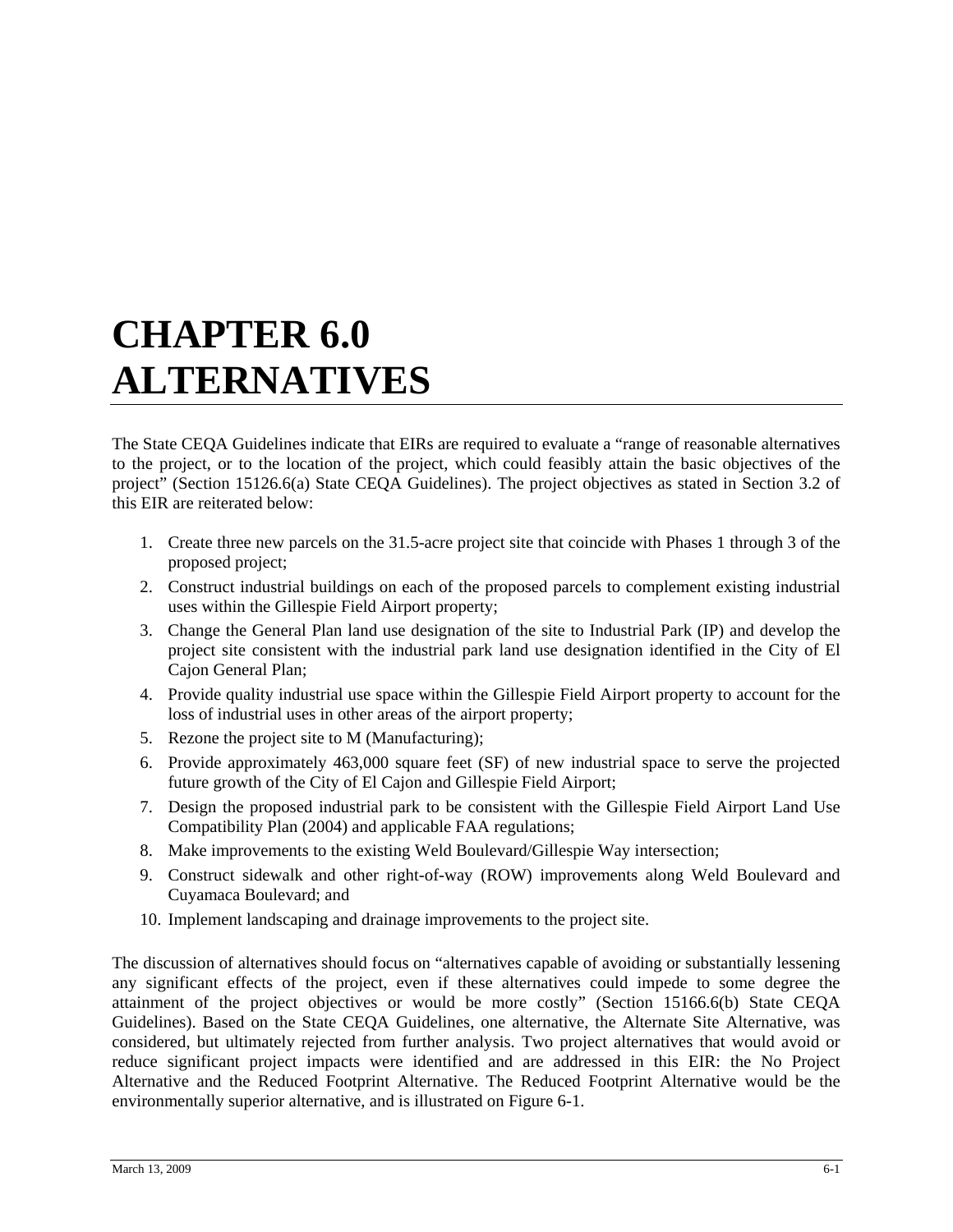

#### **REDUCED FOOTPRINT ALTERNATIVE FIGURE 6-1**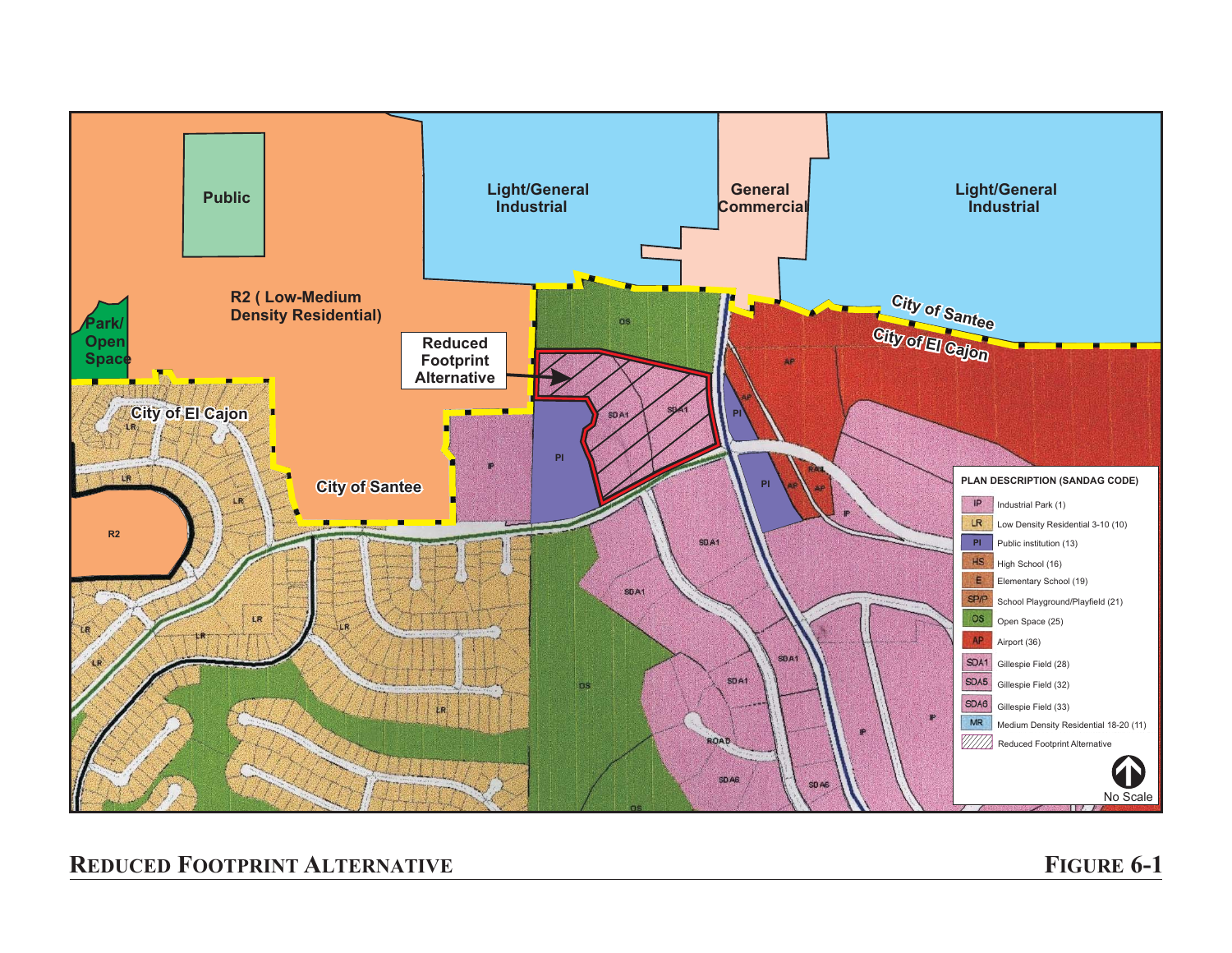CEQA further directs that "the significant effects of the alternatives shall be discussed, but in less detail than the significant effects of the project as proposed" (Section 15126.6(d) State CEQA Guidelines). Sections 6.2 and 6.3 provide a discussion of each of the project alternatives including a determination of their potential significant effects.

## **6.1 ALTERNATIVES CONSIDERED BUT REJECTED**

The following alternatives were considered but ultimately rejected from further analysis due to the reasons described below.

### **6.1.1 ALTERNATE SITE ALTERNATIVE (CITY OF EL CAJON)**

Implementation of the proposed project on an alternate site in the City of El Cajon was considered but rejected due to the lack of other suitable sites in the City which would accomplish most of the project objectives. Few undeveloped areas zoned for industrial use exist within the City of El Cajon, and no other sites of adequate size for the proposed project exist. In addition, several of the project objectives require a site in close proximity to the Gillespie Field Airport. The Gillespie Field Airport area has evolved into one of the City's prime industrial areas, and implementation of the project in this area would continue to promote Gillespie Field as the City's established industrial area. Furthermore, implementation of the project within the Gillespie Field Airport property would allow for the development of new industrial uses within the airport property, which would partially offset the loss of 70 acres of planned industrial uses on the Brucker Leasehold within the airport property (see Section 4.9, Land Use, for further discussion regarding this issue). A review of available sites on or surrounding the airport property indicated that they were not of adequate size or zoning to allow for the development of the proposed project. Therefore, an alternate site within the City of El Cajon was rejected as a project alternative.

### **6.1.2 ALTERNATE SITE ALTERNATIVE (OTHER JURISDICTIONS)**

Alternate sites located outside the City of El Cajon were also considered but ultimately rejected from further analysis. As discussed above, several of the project objectives require a site in close proximity to the Gillespie Field Airport. The Gillespie Field Airport area is located in the City of El Cajon but also borders the City of Santee; therefore, a review of available sites within the City of Santee near the airport property was conducted. However, no sites of adequate size or appropriate zoning for industrial uses were identified within the City of Santee near the Gillespie Field Airport property. Furthermore, an alternate site within the City of Santee would not accomplish the project objectives of serving the projected future growth of the City of El Cajon and Gillespie Field Airport and complementing existing industrial uses within the Gillespie Field Airport property (Objectives 2 and 6). In addition, potential sites within the City of Santee are outside of the lead agency's jurisdiction. CEQA case law has determined that an alternative outside of the lead agency's jurisdiction could be considered infeasible and that a project alternative which cannot be feasibly accomplished need not be extensively considered (Citizens of Goleta Valley v. Board of Supervisors of Santa Barbara County, 1990). Alternate sites outside of the City of Santee were not considered because they would not meet most of the project objectives and are outside the lead agency's jurisdiction. Therefore, an alternate site location within the City of Santee or other jurisdictions was rejected as a feasible project alternative.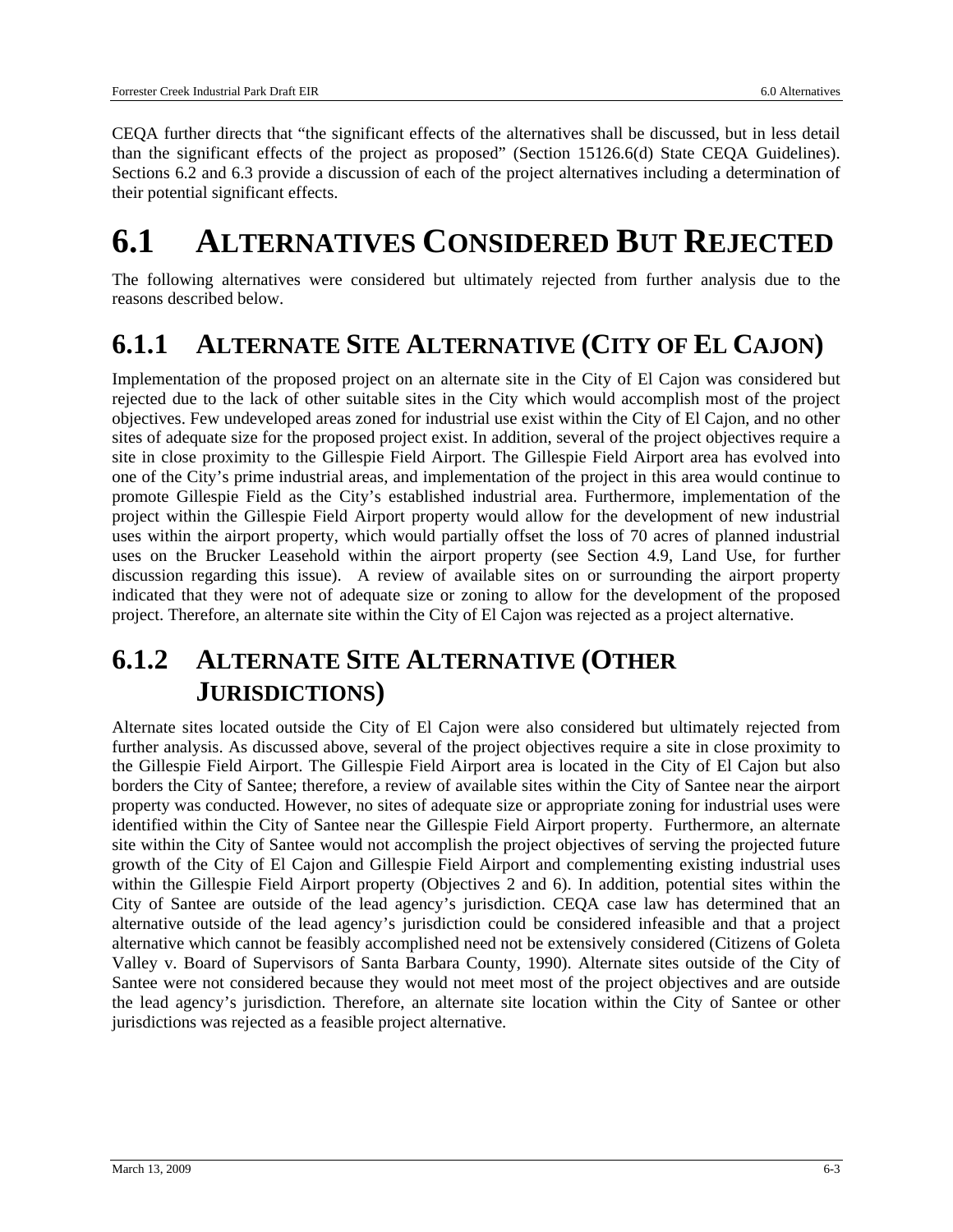CEQA further directs that "the significant effects of the alternatives shall be discussed, but in less detail than the significant effects of the project as proposed" (Section 15126.6(d) State CEQA Guidelines). In the following sections, each of the project alternatives is described and their significant effects are discussed. The Reduced Footprint Alternative is illustrated on Figure 6-1.

### **6.2 NO PROJECT ALTERNATIVE**

#### **6.2.1 DESCRIPTION OF ALTERNATIVE**

CEQA requires the No Project Alternative to be addressed in an EIR. Under the No Project Alternative, it is assumed that no additional development would occur on the project site. The site would remain in its present state and the proposed project would not be implemented. The southern portion of the project site would remain as an abandoned golf range and the northern portion of the site would remain as a former outdoor storage facility. Although the project site is designated as Open Space, Public Institution and Special Designation Area 1 (SDA-1) in the El Cajon General Plan, the No Project Alternative assumes that the project site would not be developed with General Plan compatible uses.

### **6.2.2 COMPARISON WITH PROPOSED PROJECT**

Similar to the proposed project, the No Project Alternative would not result in significant impacts associated with the following environmental issues: Aesthetics, Global Climate Change and Energy, Public Services, and Utilities.

Construction and operational activities identified for the proposed project would not occur under this alternative. Therefore, significant unavoidable impacts to air quality from the exceedance of  $NO<sub>x</sub>$  during simultaneous project construction of Phase 3 and operation of Phases 1 and 2 would be avoided.

Under the No Project Alternative, the significant mitigable impacts to biological resources associated with the proposed project would be avoided. The project site would not be disturbed by grading and construction activities and, therefore, impacts to the federally endangered San Diego ambrosia, jurisdictional waters of the U.S., disturbed Diegan coastal sage scrub, and non-native grassland habitat would not occur. In addition, impacts to raptor foraging and nesting habitat would be avoided. However, future impacts to this habitat could occur as the result of on-site activities that would not require discretionary approval, such as brush clearing, mowing or tilling.

Similar to the proposed project, the No Project Alternative would not result in a cumulatively considerable contribution to global climate change, would not be significantly impacted by the effects of global climate change, and would not result in the wasteful or inefficient use of energy. This alternative would not require energy or increase the generation of GHG emissions from construction or operation activities.

The No Project Alternative would not result in significant mitigable impacts to human remains or unstable soils because it would not involve any new construction or ground disturbance.

Similar to the proposed project, this Alternative would not result in impacts associated with hazardous soil and groundwater conditions. The No Project Alternative would not result in potentially significant impacts associated with aircraft operations during construction, since no construction activities would occur under this alternative.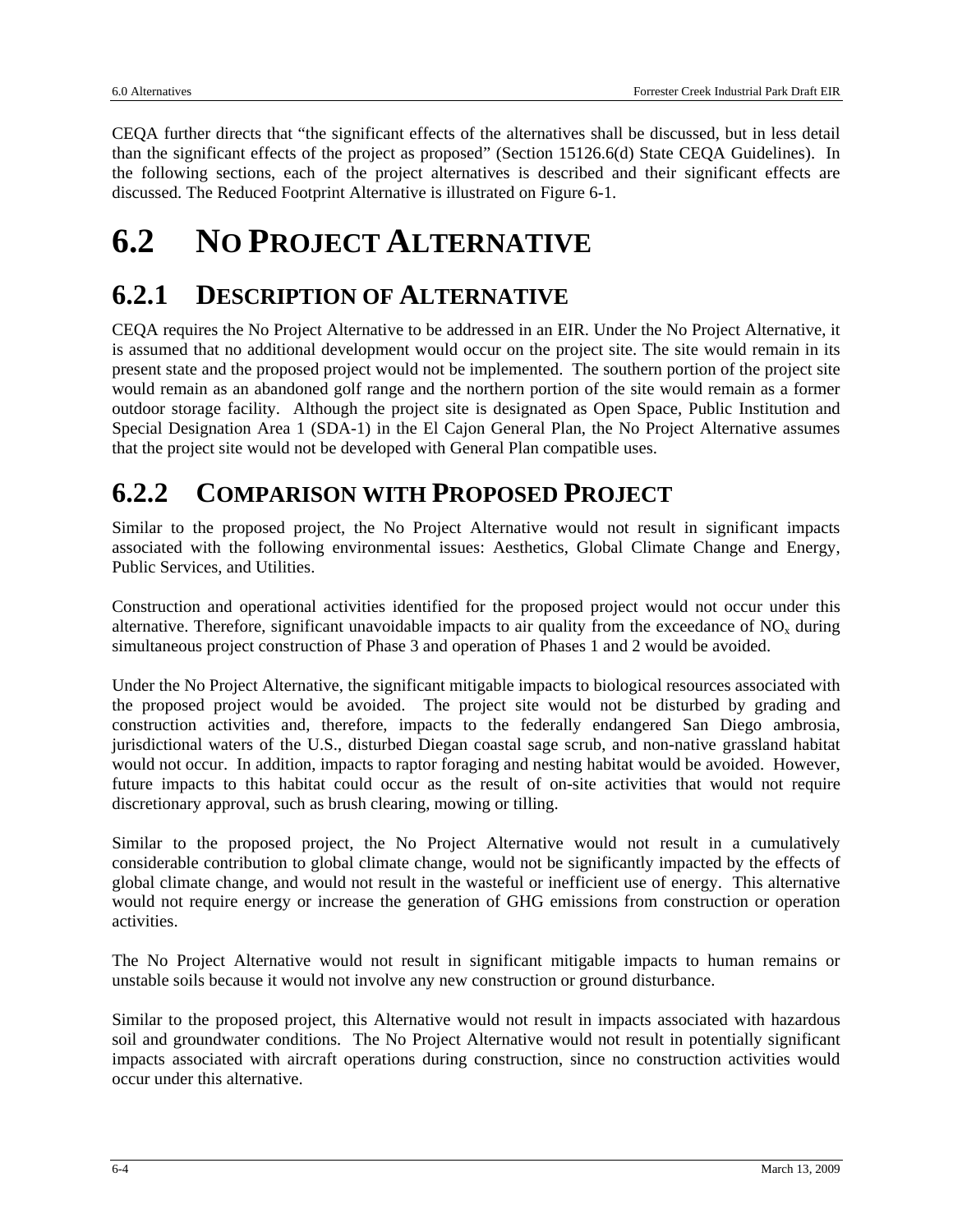The No Project Alternative may result in significant impacts to water quality because the project site does not currently employ any best management practices to reduce pollutants in site runoff. The majority of the project site is vacant and contains exposed soils.

Similar to the proposed project, the No Project Alternative would not result in impacts associated with flood hazards, because the project site is not located within the 100 year flood hazard area.

Unlike the proposed project, the No Project Alternative would not require a General Plan Amendment to change the land use designation of the property to Industrial Park or a rezone to Manufacturing. The No Project Alternative would not result in any inconsistencies with land use plans, policies, or regulations or be inconsistent with adjacent or surrounding land uses. While the site's General Plan SDA-1 land use designation allows for industrial development, the No Project Alternative would not result in additional industrial development on the project site.

This alternative would not result in significant mitigable noise impacts associated with project operation, including the operation of HVAC equipment and truck deliveries, to adjacent residences. It would also avoid temporary mitigable noise impacts during construction.

Under the No Project Alternative, the project site would not be developed with land uses that would generate additional traffic on local roadways. Therefore, unlike the proposed project, this alternative would not result in a significant mitigable direct impact to the intersection of Weld Boulevard/Gillespie Way and a significant mitigable cumulative impact to the intersection of Fanita Drive/Grossmont College Drive.

### **6.2.3 ABILITY TO ACCOMPLISH PROJECT OBJECTIVES**

The No Project Alternative would not meet any of the ten objectives identified for the proposed project.

## **6.3 REDUCED FOOTPRINT ALTERNATIVE**

### **6.3.1 DESCRIPTION OF ALTERNATIVE**

Under the Reduced Footprint Alternative, the industrial park would be constructed on the portion of the project site that is designated as SDA-1 in the City of El Cajon General Plan. The northern portion of the proposed project site, which is designated as Open Space in the General Plan, would not be included in the footprint for this alternative and would remain in its current state. In addition, the small portion of the proposed project site that is designated Public Institution would not be included in the footprint for this alternative. The Reduced Footprint Alternative would reduce impacts to disturbed Diegan coastal sage scrub and non-native grassland habitat. In addition, it would not require a General Plan Amendment or rezone. Inside the footprint of the Reduced Project Alternative, it is estimated that approximately three of the four proposed industrial buildings could be constructed. The industrial park buildings would be altered from the proposed project site plan in order to maximize the developable area within the reduced footprint area (see Figure 6-1).

#### **6.3.2 COMPARISON WITH PROPOSED PROJECT**

Similar to the proposed project, the Reduced Footprint Alternative would not result in significant impacts associated with the following environmental issues: Aesthetics, Global Climate Change and Energy, Public Services, and Utilities. This is due to the smaller footprint of this alternative, the reduced level of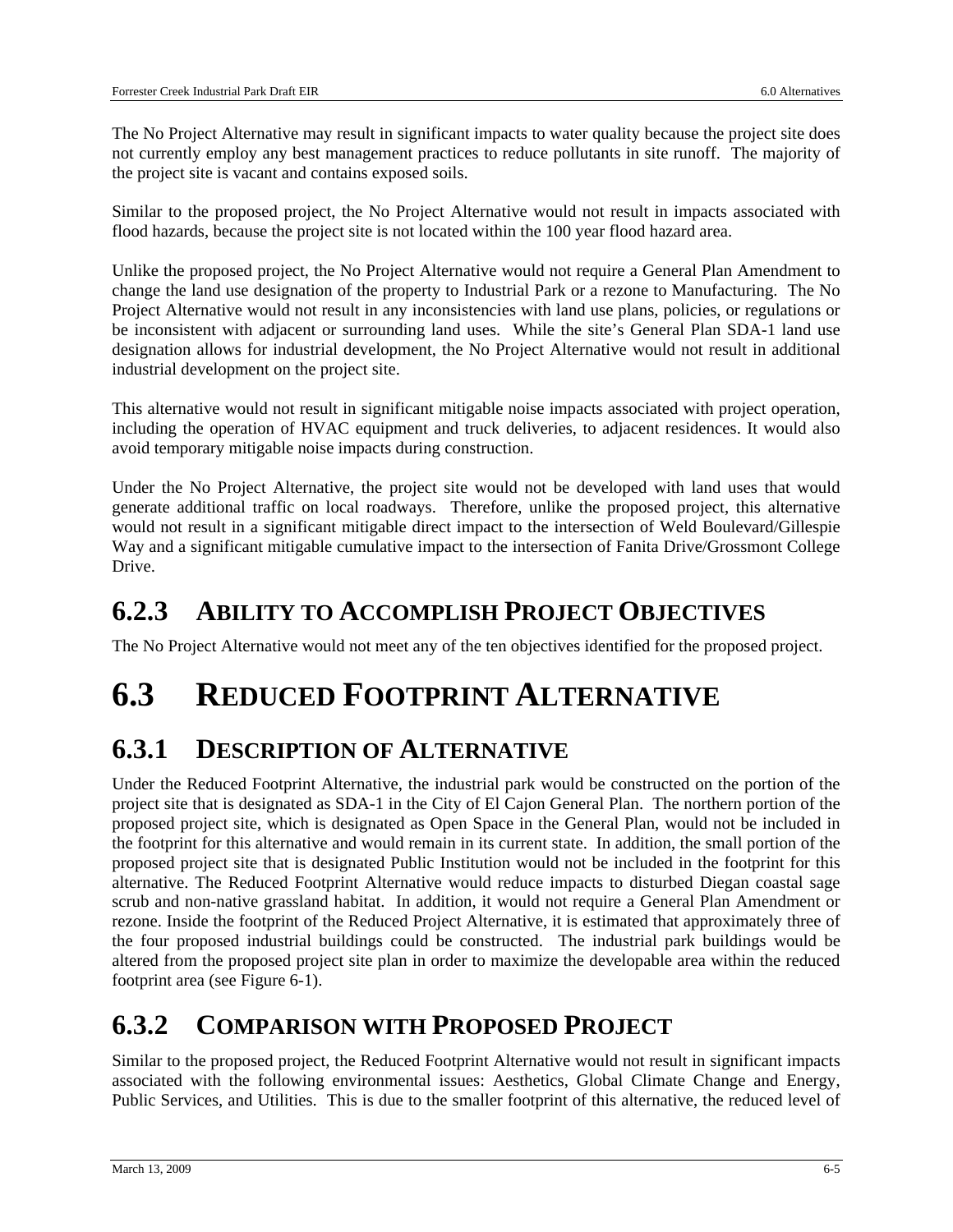construction effort and duration, and fewer vehicle trips generated by this alternative as compared to the proposed project.

Under this alternative, significant unavoidable impacts to air quality from the exceedance of  $NO<sub>x</sub>$  during simultaneous project construction of Phase 3 and operation of Phases 1 and 2 would be reduced and likely would be avoided altogether. This alternative would result in a reduced construction area and schedule as compared to the proposed project, which would result in reduced construction emissions. In addition, this alternative would result in a reduced number of vehicle trips from operation as compared to the proposed project, which would result in reduced operational emissions.

Under the Reduced Footprint Alternative, the significant mitigable impacts to biological resources associated with the proposed project would be reduced. Due to the smaller development area of the site, impacts to jurisdictional waters of the U.S., Diegan coastal sage scrub habitat, non-native grassland habitat, and raptor nesting and foraging habitat would be reduced, although impacts would not be avoided completely. Similar impacts would occur to the federally endangered San Diego ambrosia under this alternative. Mitigation would still be required to reduce biology impacts to below a level of significance, similar to the proposed project.

Similar to the proposed project, this alternative would have the potential to result in impacts to human remains from ground disturbance activities during construction. Mitigation would be required to reduce this impact to below a level of significance, similar to the measure identified for the proposed project.

Similar to the proposed project, the Reduced Project Alternative would not result in a cumulatively considerable contribution to global climate change, would not be significantly impacted by the effects of global climate change, and would not result in the wasteful or inefficient use of energy. This alternative would require less energy and result in a smaller increase in GHG emissions from construction or operation activities as the proposed project.

The Reduced Footprint Alternative would result in a potentially significant geology and soils impact associated with unstable soils, similar to the proposed project. The same mitigation measures used for the proposed project would be implemented for the Reduced Footprint Alternative in order to reduce impacts to below a level of significance.

This Alternative would result in similar significant mitigable impacts associated with hazards to aircraft operations during project construction. This alternative would implement mitigation measures similar to the proposed project to reduce this impact to below a level of significance. Similar to the proposed project, no significant impacts associated with soil or groundwater contamination would occur under this alternative.

Similar to the proposed project, the Reduced Footprint Alternative would not result in a significant impact associated with a flood hazard. The proposed project site is not located within the 100-year floodplain and would not be subject to inundation by levee or dam failure or seiche.

The Reduced Footprint Alternative would not be expected to result in any inconsistencies with applicable land use plans, policies, or regulations or be inconsistent with adjacent or surrounding land uses. The southern portion of the site would be developed with up to three industrial buildings, consistent with the SDA-1 land use designation identified in the El Cajon General Plan. No General Plan Amendment or rezone would be required. However, a site rezone from Open Space to Manufacturing would still be required. The Reduced Footprint Alternative would also be designed to meet the development requirements of the Gillespie Field Airport Land Use Compatibility Plan (2004) and applicable FAA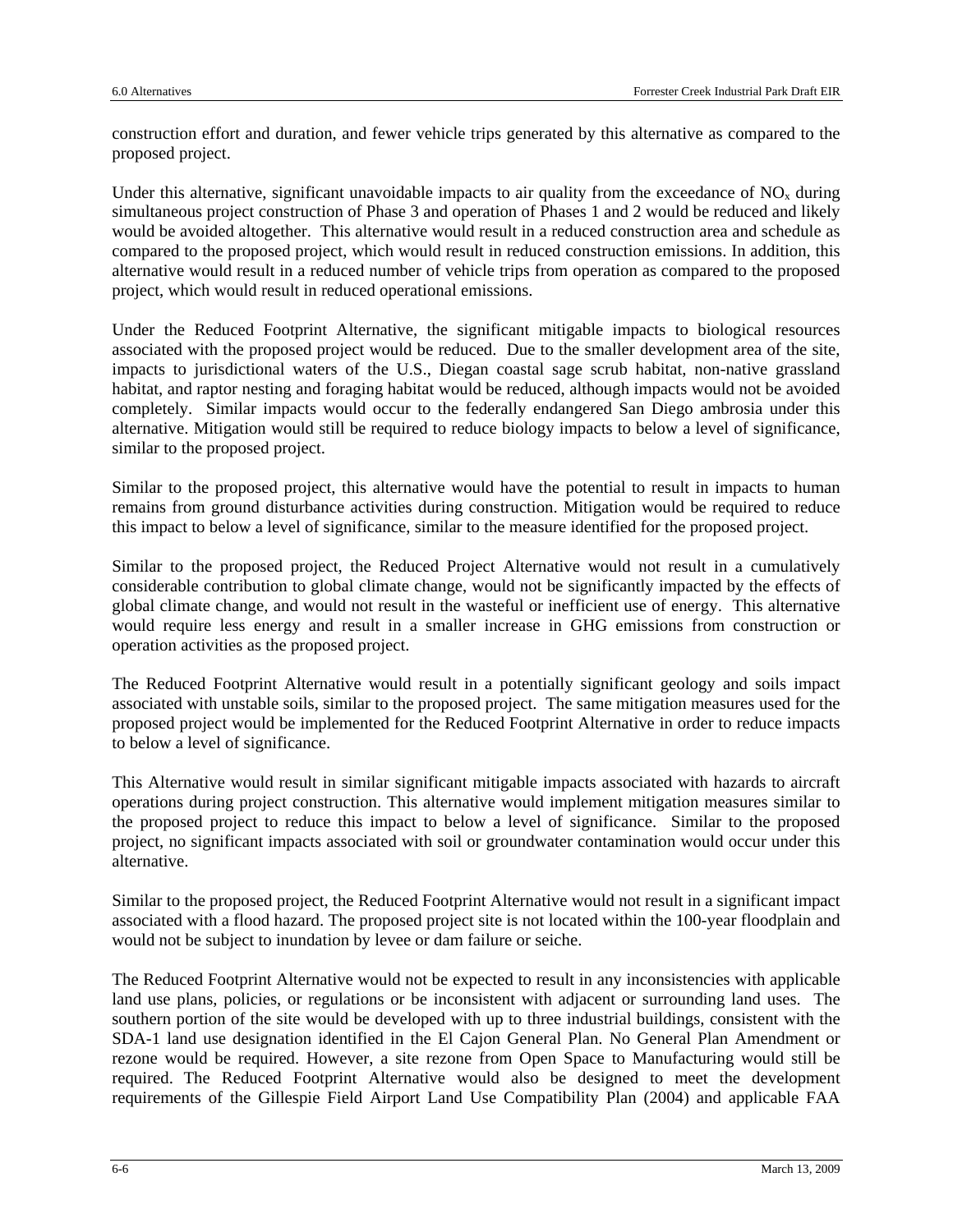regulations. Proposed buildings would be located outside of Runway Protection Zones and meet the height restrictions of Inner Approach/Departure Zones.

This alternative would reduce significant noise impacts associated with project operation, including the operation of HVAC equipment, on adjacent residences due to the increased distance of the residences to the reduced project footprint. In particular, noise impacts to the residence north of the project site would be reduced as compared to the proposed project. Temporary mitigable noise impacts during construction would be expected to occur similar to the proposed project.

Under the Reduced Footprint Alternative, the project site would be developed with up to three new industrial buildings, which would result in the generation of additional traffic on local roadways as compared to the No Project Alternative, but less additional traffic as compared to the proposed project. Since traffic generation is based on building square footage, the Reduced Footprint Alternative would generate fewer trips than the proposed project because it proposes to construct less building space. However, due to the location of the project site, it is likely that this alternative would result in a significant mitigable impact to the intersection of Weld Boulevard/Gillespie Way, similar to the proposed project. In addition, a significant mitigable cumulative impact to the intersection of Fanita Drive/ Grossmont College Drive may also occur; however, the project's fair share contribution is expected to be less under this alternative.

### **6.3.3 ABILITY TO ACCOMPLISH PROJECT OBJECTIVES**

The Reduced Footprint Alternative would meet six of the ten project objectives identified for the proposed project. The alternative would meet the requirements of the Gillespie Field Airport Land Use Compatibility Plan (2004) and applicable FAA regulations; construct sidewalk and other right-of-way improvements along Weld Boulevard and Cuyamaca Boulevard; make roadway improvements to the Weld Boulevard/Gillespie Way intersection; provide quality industrial use space within the Gillespie Field Airport property; implement landscaping and drainage improvements to the project site; and rezone the site to Manufacturing. However, this alternative would not meet the following four project objectives: create three new parcels on the 31.5-acre project site that coincide with Phases 1 to 3; construct industrial buildings on each of the parcels; change the General Plan land use designation of the site to Industrial Park (IP); and provide approximately 463,000 square feet (SF) of new industrial space.